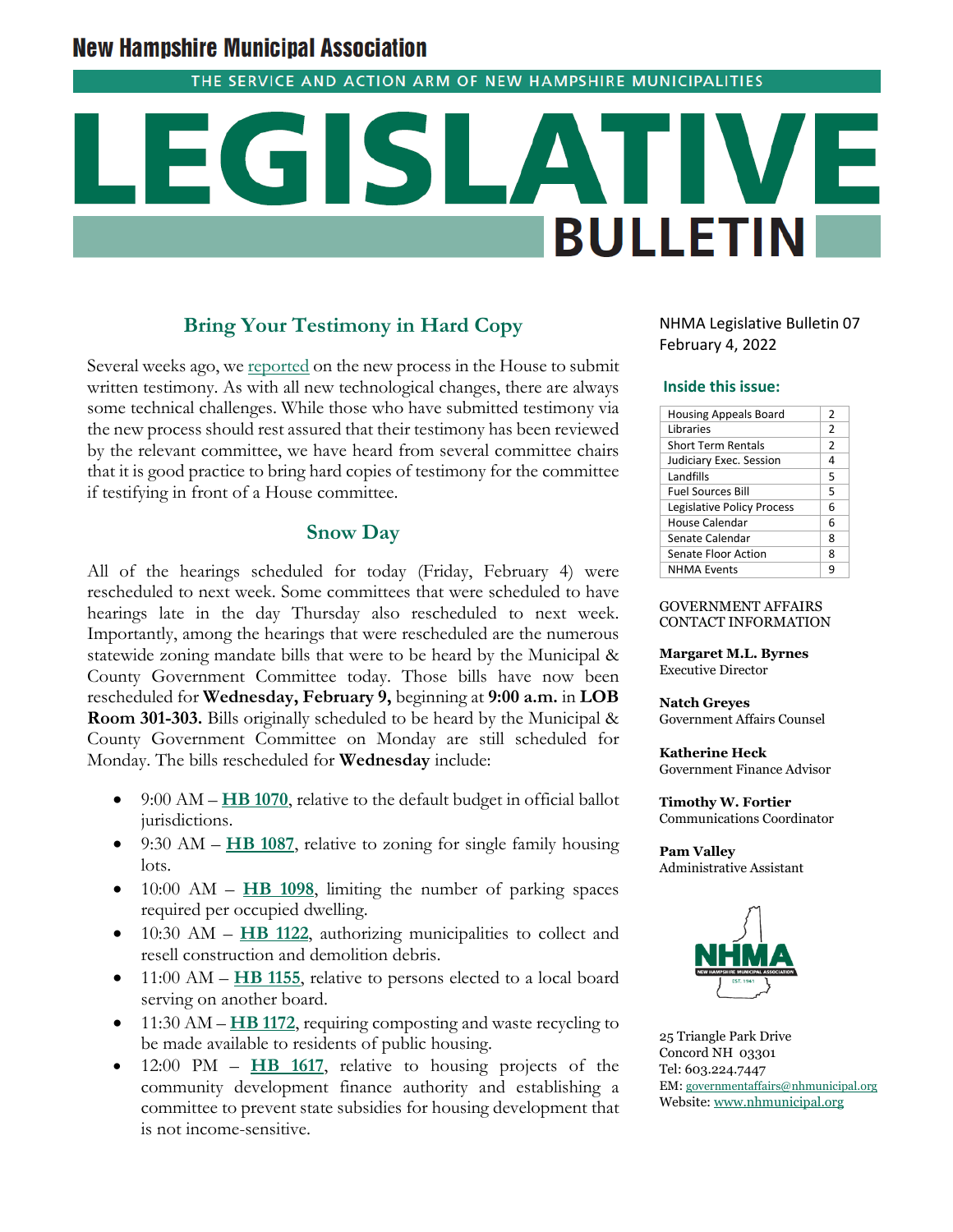# **Housing Appeals Board Jurisdiction**

On **Monday, February 7,** at **11:30 a.m.** in **LOB Room 301-303**, the Municipal & County Government Committee will hear **[HB 1307](http://www.gencourt.state.nh.us/bill_status/pdf.aspx?id=27800&q=billVersion)**, clarifying the jurisdiction of the Housing Appeals Board. This bill modifies RSA 679:5 to allow the Housing Appeals Board to hear appeals only from planning boards, zoning boards of adjustment, building code boards of appeals, historic district commissions, and heritage commissions on applications for the development of housing.

As we mentioned in [Bulletin #2,](https://www.nhmunicipal.org/legislative-bulletin/2022-nhma-legislative-bulletin-02#26193) the Housing Appeals Board was created to speedily decide housing-related appeals. Over its year of operation, however, it has decided several cases that originated from a source other than an appeal from a decision of a local land use board in a case related to housing. NHMA supports the legislative effort to more clearly define the scope of the Housing Appeals Board jurisdiction to appeals from final decisions of municipal land use boards on applications for the development of housing. Please contact the **[House Municipal & County Committee](http://www.gencourt.state.nh.us/house/committees/committeedetails.aspx?id=19)** and your representatives and urge them to support this bill.

# **Federal Background Check Mandates for Library Employees and Volunteers**

On **Thursday, February 10,** at **11:00 a.m**. in **LOB Room 305-307**, the House Labor, Industrial and Rehabilitative Services Committee will hold a public hearing on **[HB 1529](https://www.gencourt.state.nh.us/bill_status/pdf.aspx?id=28750&q=billVersion)**. This bill would require **prospective employees** and **volunteers** of public libraries to obtain a federal background check before beginning employment or volunteer service. As the bill reads, in addition to employees, any individual who "volunteers" his or her expertise to speak, conduct a program or activity, or volunteer at a one-time event would be subject to fingerprinting and federal background check requirements.

Many of our libraries already conduct a state background check as part of the hiring process and expand the check to volunteers. The requirement to fingerprint and conduct a federal background check on volunteers will hamper a local library's ability to plan programs, book speakers, and plan activities due to added time and cost associated with this mandate. A fiscal note was not provided, but additional costs will certainly be incurred, leading to increases library budgets. Please register your opposition to this bill online using the online [House of Representatives Remote Sign in Sheet.](http://www.gencourt.state.nh.us/house/committees/remotetestimony/default.aspx)

# **Long Hearing for Short Term Rentals**

On Tuesday of last week, the **Senate Commerce Committee** heard testimony on **[SB 249,](http://www.gencourt.state.nh.us/bill_status/billinfo.aspx?id=2064&inflect=2)** which would prohibit municipalities from regulating or prohibiting the use of *any building or structure*— including a garage, barn, toolshed, or workshop—as a short-term rental business. In a hearing that spanned more than three hours, many realtors and individuals who identified themselves as "homeowners," (many of whom do not live in New Hampshire) asked the Senate Commerce Committee to pass the bill to prohibit municipalities from restricting their short-term rental businesses.

Opposing the bill were many local officials and others who <u>do</u> reside in the affected towns; they talked about the problems they have experienced as a result of the operation of short-term rentals. For example, officials from Laconia described the problems that city experienced with out-of-control properties before enacting an ordinance to regulate them. A former senator described a bus pulling up to a house near his home in Sunapee, and depositing 38 Harvard students for the weekend, and the predictable noise and trash problems that followed.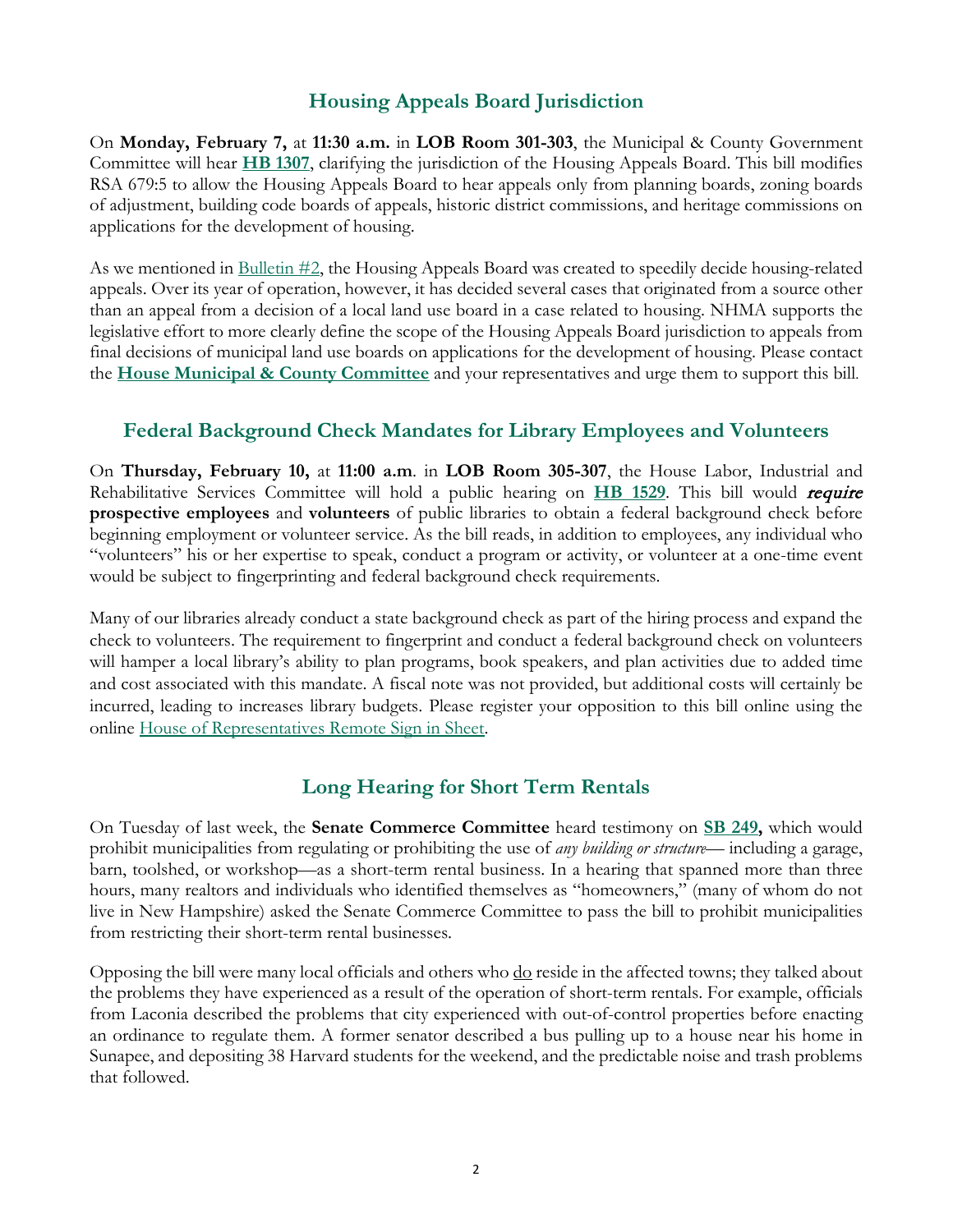Supporters of the bill dismissed these stories as evidence of "a few bad apples." However, the hearing testimony disclosed that there are "bad apples" in plenty of other towns around the state, and even the hearing testimony just scratched the surface of the body of complaints we have heard from our members over the last few years.

But the matter of bad apples v. good apples is not the crux of the issue for local officials trying to respond to the proliferation of short-term rentals. The real question is why, of the thousands of possible uses for a piece of property, a short-term rental should be the only one (other than tilling of soil and harvesting of crops) that is completely exempt from municipal zoning authority. Here are the answers offered by some supporting the bill:

**Prohibiting STRs is an unconstitutional taking of property.** At least two people made this claim. It's been almost 100 years since the U.S. Supreme Court ruled that zoning restrictions on the use of property that serve a legitimate public interest are not unconstitutional. This is not subject to serious debate.

An STR is a residential use that can't be treated differently from other residential uses. This has been an ongoing argument against any regulation of short-term rentals, and it is simply wrong. If you occasionally invite some friends over for dinner, you are making an ordinary use of your residence; but if you regularly serve meals to the public at your house and charge for it, you're running a restaurant. Similarly, if you occasionally have a few overnight guests, that's a normal residential use; but if you rent your house to a different group every night or every week, you're running a hotel. It is treated as a business for meals and rooms tax purposes, federal and state income tax purposes, insurance purposes, and every other purpose.

At one point, a supporter said that problems like "beer cans on the front yard" can happen even at residential homes that are not short-term rentals. Of course, no one would dispute that, but there is one significant difference: short term rentals have constant turnover of guests, and there is rarely a consistent on-site contact person for police or local officials to contact about recurring issues. Indeed, this is a requirement at least one municipality has adopted to ensure that short-term rental operators are not allowing their renters to disrupt residential communities.

Restricting short-term rentals will jeopardize meals and rooms tax revenue. If this is the basis for the legislation, then there is no reason hotels, motels, bed & breakfasts, restaurants, bars, and night clubs should not also be exempt from zoning, because surely restricting those uses hurts tax revenue. A representative of the NH Bed & Breakfast Association testified about how patently unfair this legislation is to B&Bs and similar establishments, who all pay the M&R tax but also comply with other regulations, including zoning.

Further, our members have reminded us that the municipal M&R distribution is based on residential population. As a result, a municipality where many residential properties are converted to short-term rentals will likely see a *decrease* in its M&R tax distribution. That decrease in revenue will be compounded by the increased costs associated with issues related to short-term rentals, including for police and fire.

Municipal officials are properly situated to understand the issues and needs related to short term rentals, and to address the same through local zoning and regulatory processes, after public hearings and, in most New Hampshire municipalities, town meeting action to adopt any applicable ordinances or regulations. Municipal officials continue to voice the need to pass reasonable regulations to respond to the needs of their residents, including permitting short-term rentals in certain zones, requiring registration and particular inspection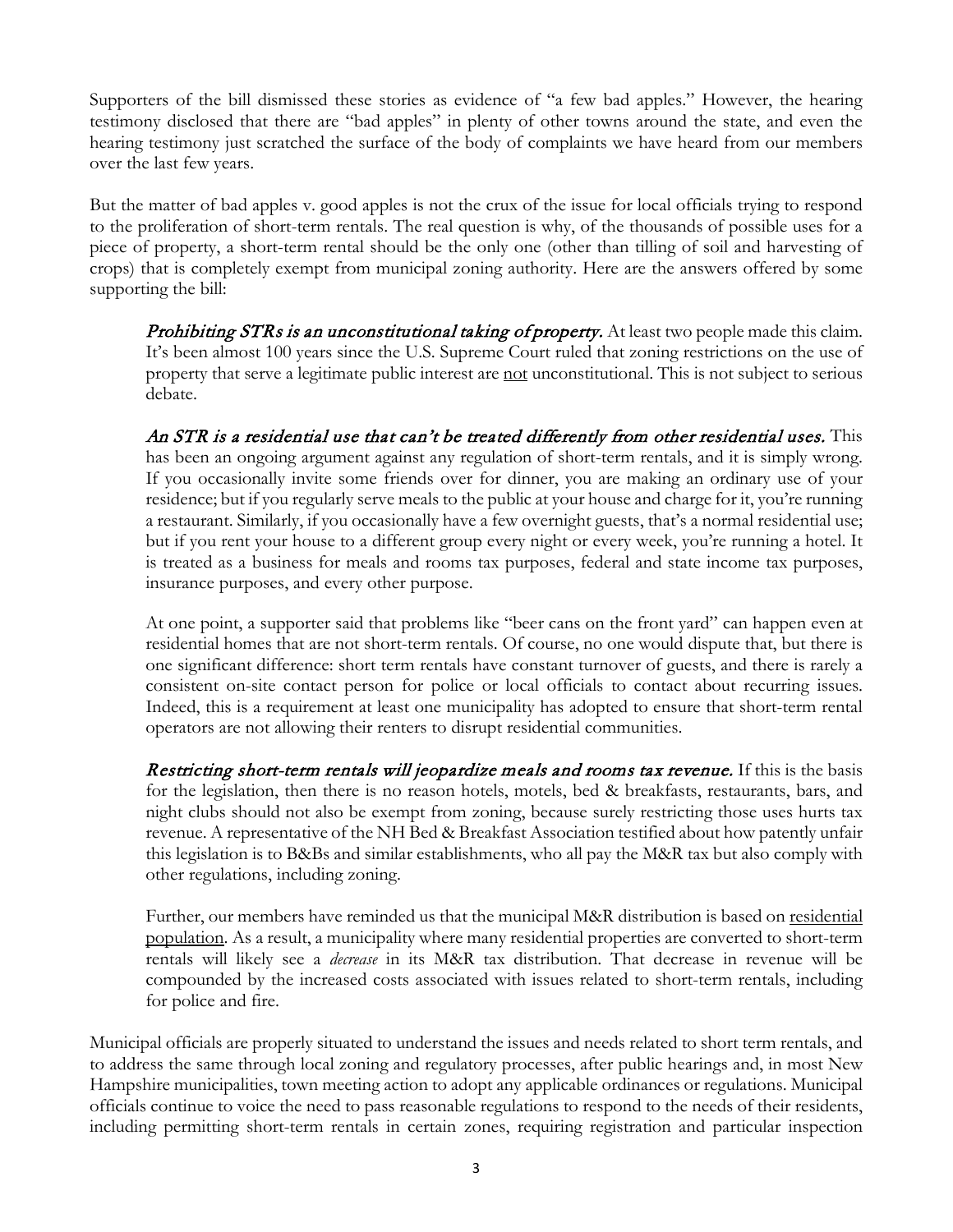requirements, or permitting short-term rentals through special exceptions or conditional use permits to ensure appropriate protections for the community. Notably, *none* of the municipalities where short-term rentals have been a significant issue have tried to prohibit them; instead, they are working to allow them under appropriate conditions.

Municipal officials and year-round residents have also drawn a distinction between owner-occupied shortterm rentals—i.e., homes occupied by the property owner for most of the year—and short-term rentals owned by investors or out-of-state investment companies that are used purely as income-generating commercial businesses. The latter create most of the issues for residents and local officials. Businesses are not typically permitted in residential neighborhoods, and other businesses have on-site staff to manage issues and ensure compliance with rules and local requirements. But **SB 249** would not allow municipalities to regulate investor-owned properties any more than owner-occupied rental properties.

An amendment was offered during the hearing, which represented a small step in the right direction, by removing the prohibition on "regulating" short term rentals. However, the amendment still would not allow a municipality to prohibit the use of *any building or structure* as a short-term rental, based on classification, use, or even *occupancy*—among other issues.

The Committee has not yet voted on **SB 249,** but it may do so as early as this coming Tuesday. We encourage all local officials to speak with their senators about the impact of the bill.

# **House Judiciary Holds All-Day Executive Session**

On Thursday, the **House Judiciary Committee** held an executive session and acted on approximately 40 bills. Below is the action taken on just some of the bills NHMA is following in this committee. These bills will go to the full House in February.

- **[HB 1014](https://www.gencourt.state.nh.us/bill_status/pdf.aspx?id=26014&q=billVersion)**, allowing public bodies to meet virtually without a physical meeting place. An amendment was offered to keep in place the physical meeting space requirement. Although this may be the end of House bills related to remote meetings, there are still two bills alive in the Senate and we remain optimistic that a compromise will be reached. Committee Recommendation: Inexpedient to Legislate, 11-10.
- **[HB 1021](https://www.gencourt.state.nh.us/bill_status/pdf.aspx?id=26021&q=billVersion)**, prohibiting regulation of religious land use based on the religious nature of the assembly or speech taking place on the land or in the structure. We remain concerned as to how this would function given some ambiguity in the language of the bill. *Committee Recommendation: Ought* to Pass, 21-0.
- **[HB 1034](https://www.gencourt.state.nh.us/bill_status/pdf.aspx?id=26052&q=billVersion)**, redefining "employee or official of a governmental unit" for the purpose of immunity under RSA chapter 507-B to require that the individual's "decisions, acts, or omissions are discretionary, rather than ministerial and not made in a wanton or reckless manner." This is an incredibly complex area of the law, and this change would have significant effects on municipal immunity. Committee Recommendation: Ought to Pass, 21-0.
- **[HB 1036](https://www.gencourt.state.nh.us/bill_status/pdf.aspx?id=26057&q=billVersion)**, rewriting a portion of the statute relative to when a public body may hold a non-public meeting concerning an employment matter. As we stated in testimony, our interpretation is that this would not alter the interpretation of existing law, but would clarify the ambiguity of the language. Committee Recommendation: Ought to Pass, 20-0.
- **[HB 1195](http://www.gencourt.state.nh.us/bill_status/pdf.aspx?id=27564&q=billVersion)**, amended from the <u>original language</u> to now require public meetings of school boards and school administrative units (SAUs) to begin with a public comment period. Originally, the language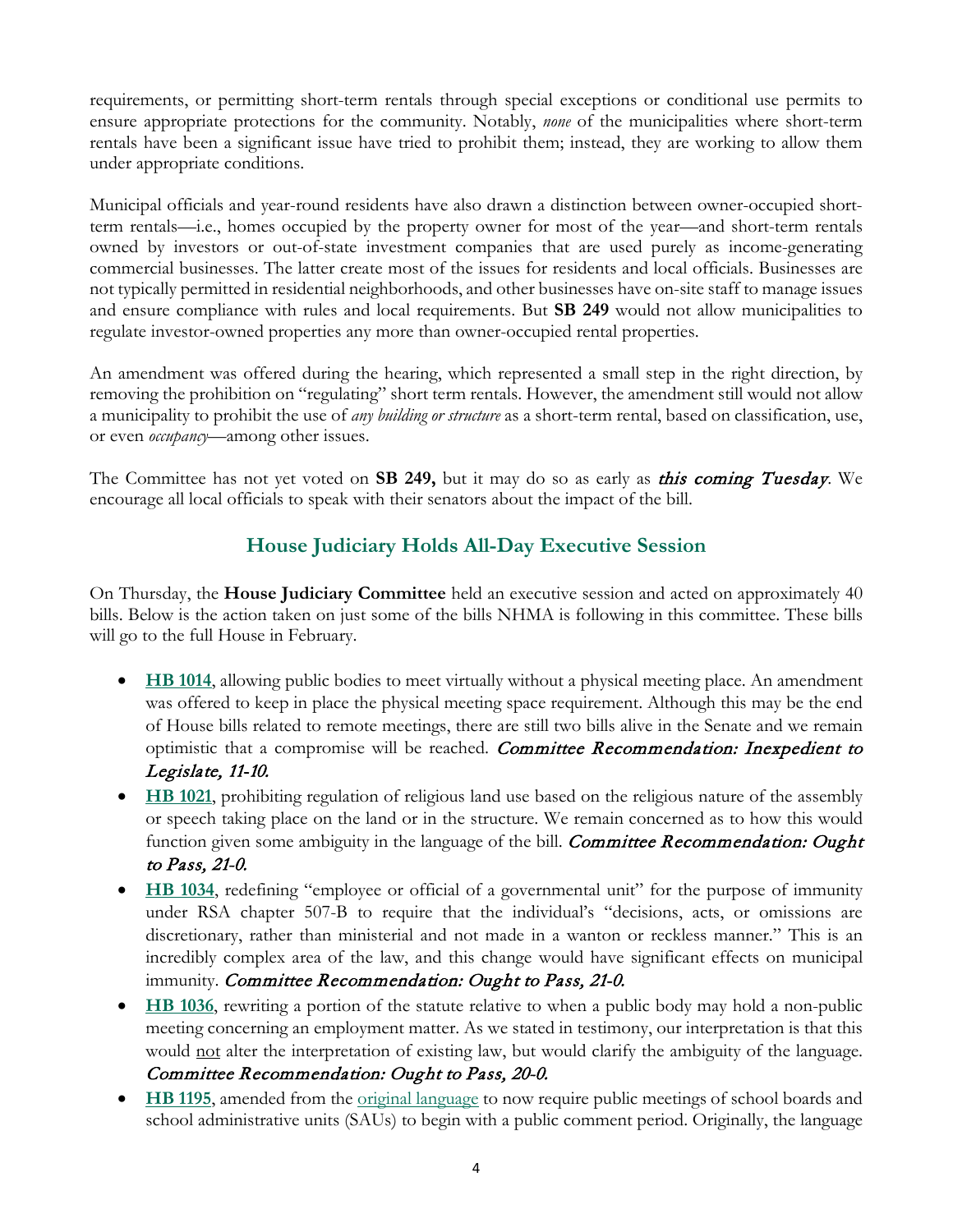applied to every public meeting of every public body, which concerned us for the reasons stated in [Bulletin #4,](https://www.nhmunicipal.org/legislative-bulletin/2022-nhma-legislative-bulletin-04#26352) but the amendment altered the language so that it does not apply to municipalities. Committee Recommendation: Ought to Pass with Amendment, 21-0.

The committee did **not** act on **[HB 1073](https://www.gencourt.state.nh.us/bill_status/pdf.aspx?id=26100&q=billVersion)**, which would repeal the right-to-know exemption for attorneyclient work product. We understand that an amendment will be forthcoming.

# **Landfill Omnibus Bill**

On Wednesday, the **Senate Ways and Means Committee** heard testimony on **[SB 379](http://www.gencourt.state.nh.us/bill_status/pdf.aspx?id=29427&q=billVersion)**, establishing the solid waste management fund and establishing a solid waste disposal surcharge. This is very similar to 2020's **[SB 629](http://www.gencourt.state.nh.us/bill_status/legacy/bs2016/billText.aspx?sy=2020&id=2173&txtFormat=pdf&v=current)**, which had its path through the legislature disrupted due to COVID-19. An amendment to the bill was offered at the hearing. Our position has remained the same through the various iterations of the bill: support it with the very important caveat that the funding to municipalities remains in the bill.

The bill is not perfect, but it is an important first step to dealing with our state's solid waste crisis. Current projections see New Hampshire running out of landfill capacity within the next decade, and prior work by the legislature revealed that New Hampshire needs to pursue various options – more recycling, composting, source reduction, and probably expanded landfill capacity – in order to avert the crisis. NHMA wants to help find a solution because we know that the costs will be astronomical if one isn't found, but we know that no one solution alone will solve the problem.

The hearing allowed a number of interested parties to testify to the fact that implementing many of the solutions will require a good deal of technical knowledge, and we heard from several witnesses how critical state-level support from the New Hampshire Department of Environmental Services (DES) will be in formulating and implementing knowledge. Unfortunately, DES currently only has one position dedicated to and filled for solid waste issues, and it simply isn't possible for one person to provide the amount of technical support that is needed in addition to take all the actions that the state is required to take under various provisions in state and federal law.

While we are hopeful that funding provision of the bill will stay and provide additional funds to allow some small steps to be taken in the right direction, asking for funding on an off-budget year is not usually likely to succeed. Nevertheless, the policies implemented by the bill even without the funding would allow the state to begin to take preliminary action on solid waste and to prepare for the possibility of an infusion of federal dollars thanks to the passage of the recent federal infrastructure bill.

# **Unintended Consequences of Fuel Sources Bill**

On Tuesday, the **House Science, Technology and Energy Committee** heard testimony on **[HB 1148](http://www.gencourt.state.nh.us/bill_status/pdf.aspx?id=27320&q=billVersion)**, prohibiting municipalities from restricting the types of fuel sources that may be used for energy. The bill is very similar to last year's **[SB 86](http://www.gencourt.state.nh.us/bill_status/legacy/bs2016/billText.aspx?sy=2021&id=847&txtFormat=pdf&v=current)**, which barred municipalities from adopting any ordinance, regulation, code, or administrative practice that prohibits or restricts a person or entity from installing a safe and commercially available heating or other energy system of their choice or to engage the services of an energy provider of their choice to install, connect, or resupply such energy system.

Although there is considerable overlap between the bills, **HB 1148** is not merely targeted at point-of-use energy sources. It encompasses the entire system of distribution of fuel sources as well. So, the issue is not just, e.g., whether a homeowner can install a propane stove, but everything related to propane in the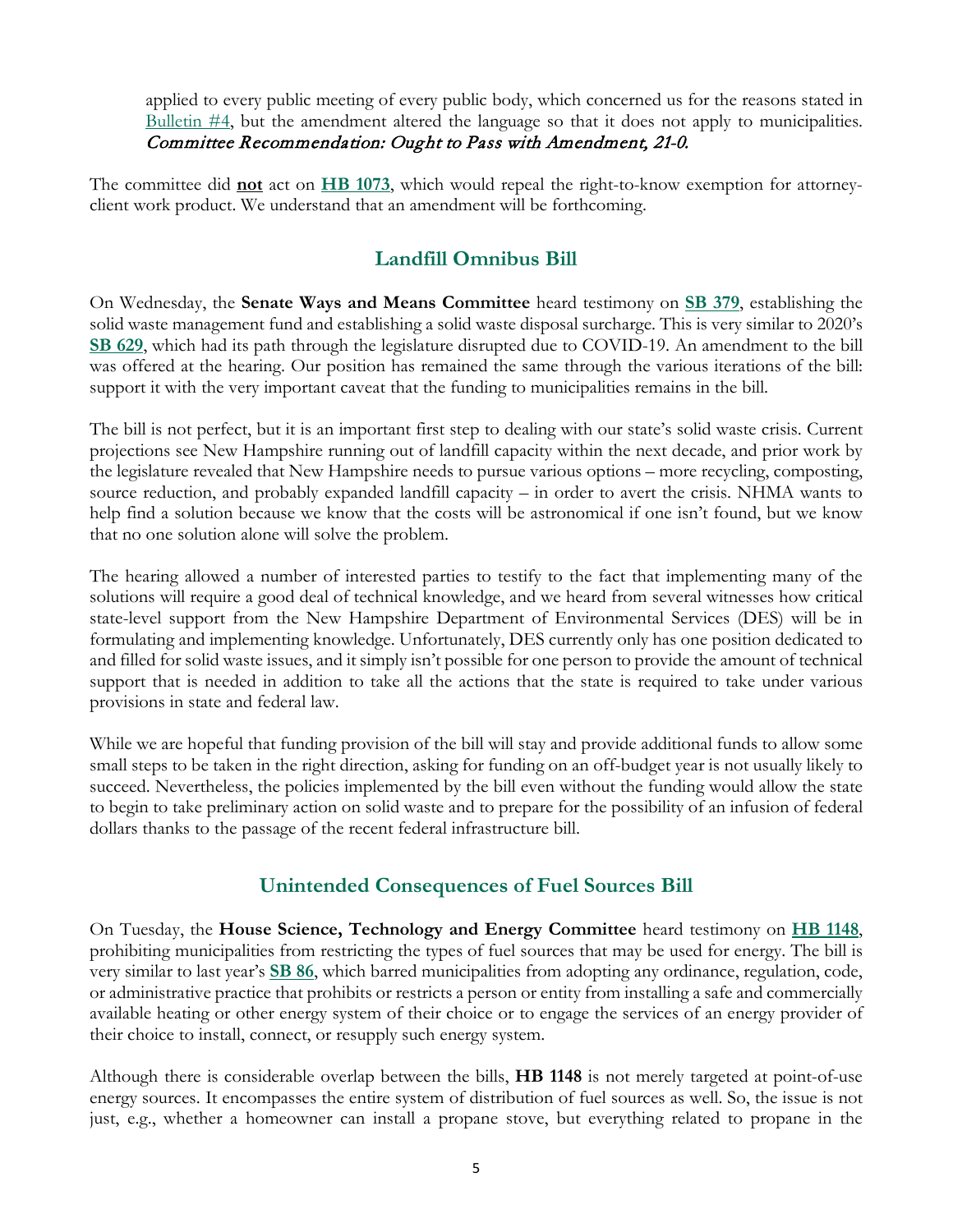municipality itself. (And every other kind of "energy," some of which may be subject to local regulations at present.) Equally concerning is the possibility that the broad language of the bill could undermine the decision in *[Liberty Utilities v. City of Concord](https://www.nhmunicipal.org/court-updates/road-excavation-fees-constitute-valid-and-reasonable-municipal-fees)*, No. 2015-0510 (2017). In that case, the issue was whether the city could require the utility to pay for the costs of repair of the road under which the utility's line ran. The highly technical legal analysis at the Supreme Court revealed the Court's concern with the interaction between state law and municipal regulations, particularly where those intersection. Ultimately, the city's interpretation prevailed, but we are concerned that the broad language of this bill could undermine that decision.

We are hopeful that these considerations will cause the committee to recommend this bill as Inexpedient to Legislate.

# **Get Involved in NHMA's Legislative Policy Process**

NHMA's biennial legislative policy process is getting underway. As a first step, we are recruiting volunteers to serve on our three legislative policy committees. These committees will review legislative policy proposals submitted by local officials and make recommendations on those policies, which will go to the NHMA Legislative Policy Conference in September.

## If you are a municipal official and are interested in serving on one of the policy committees, please contact the Government Affairs staff at 603-224-7447 o[r governmentaffairs@nhmunicipal.org.](mailto:governmentaffairs@nhmunicipal.org)

Each of the committees deals with a different set of municipal issues. The committees and their subject areas are as follows:

- Finance and Revenue budgeting, revenue, tax exemptions, current use, assessing, tax collection, retirement issues, education funding.
- General Administration and Governance elections, Right-to-Know Law, labor, town meeting, charters, welfare, public safety.
- Infrastructure, Development, and Land Use solid/hazardous waste, transportation, land use, technology, environmental regulation, housing, utilities, code enforcement, economic development.

When you contact us, please indicate your first and second choices for a committee assignment. We will do our best to accommodate everyone's first choice, but we do need to achieve approximately equal membership among the committees. We hope to have 15-20 members on each committee.

There will be an organizational meeting for all committees on **Friday, April 1.** After that, each committee will meet separately as many times as necessary to review the policy proposals assigned to it—typically three to five meetings, all held on either a Monday or Friday, between early April and the end of May.

# **HOUSE CALENDAR**

## **MONDAY, FEBRUARY 7, 2022**

## **MUNICIPAL AND COUNTY GOVERNMENT, Room 301-303, LOB**

9:00 a.m. **HB 1177**, relative to permissible residential units in a residential zone. 9:30 a.m. **HB 1194**, relative to the procedure for overriding a local tax cap. 10:30 a.m. **HB 1238**, relative to zoning powers and the supply of workforce housing.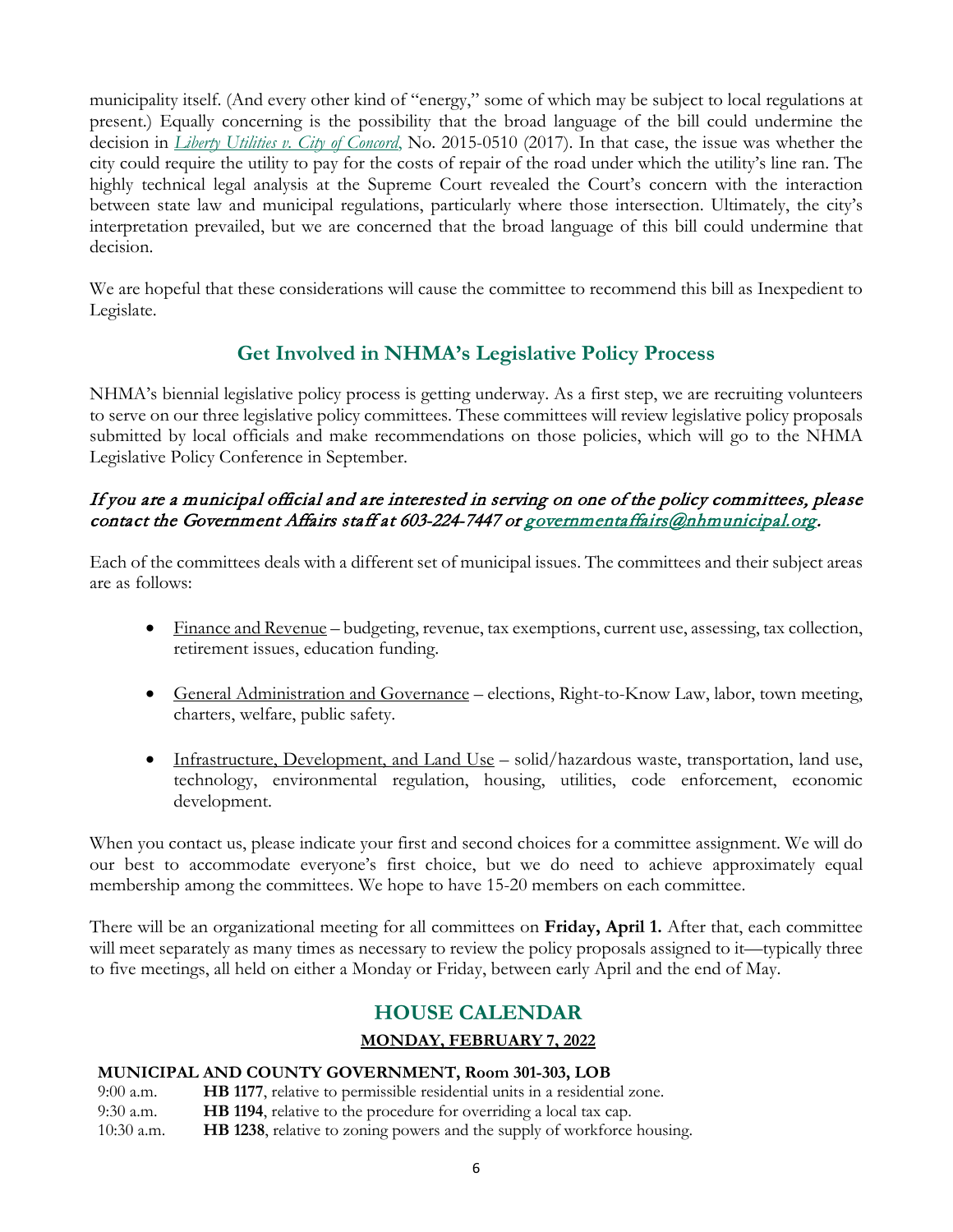- 11:00 a.m. **HB 1259**, relative to the election and resignation of members of school boards and elected budget committees.
- 11:30 a.m. **HB 1307**, modifying the authority and duties of the housing appeals board.

#### **SCIENCE, TECHNOLOGY AND ENERGY, Room 306-308, LOB**

1:00 p.m. **HB 1644-FN**, relative to the placement of telecommunication antennae and establishing a registry for residents who are experiencing biological symptoms from wireless radiation exposure.

## **TUESDAY, FEBRUARY 8, 2022**

#### **EDUCATION, Room 205-207, LOB**

11:00 a.m. **HB 1576-FN**, repealing the law relative to certain discrimination in public workplaces and education.

#### **SCIENCE, TECHNOLOGY AND ENERGY, Room 306-308, LOB**

- 9:00 a.m. **HB 1596-FN**, relative to net energy metering limits for individual and business customers.
- 2:00 p.m. **HB 1248**, relative to replacement power for net metering customer-generators.
- 3:00 p.m. **HB 1491-FN-L**, relative to natural gas transmission pipeline safety.

#### **TRANSPORTATION, Room 201-203, LOB**

10:10 a.m. **HB 1302-FN**, relative to the weighing of vehicles.

## **WEDNESDAY, FEBRUARY 9, 2022**

#### **MUNICIPAL AND COUNTY GOVERNMENT, Room 301-303, LOB**

- 9:00 a.m. **HB 1070,** relative to the default budget in official ballot jurisdictions.
- 9:30 a.m. **HB 1087**, relative to zoning for single family housing lots.
- 10:00 a.m. **HB 1098**, limiting the number of parking spaces required per occupied dwelling.
- 10:30 a.m. **HB 1122**, authorizing municipalities to collect and resell construction and demolition debris.
- 11:00 a.m. **HB 1155**, relative to persons elected to a local board serving on another board.
- 11:30 a.m. **HB 1172-FN**, requiring composting and waste recycling to be made available to residents of public housing.
- 12:00 p.m. **HB 1617**, relative to housing projects of the community development finance authority and establishing a committee to prevent state subsidies for housing development that is not income sensitive.

## **THURSDAY, FEBRUARY 10, 2022**

## **ELECTION LAW, Room 306-308, LOB**

- 9:30 a.m. **HB 1153**, relative to absentee ballot requests.
- 10:30 a.m. **HB 1359**, relative to the election-day duties of incumbent election officials who also appear on the ballot.
- 11:00 a.m. **HB 1543-FN,** relative to the voter registration process.
- 11:30 a.m. **HB 1203-FN**, relative to domicile residency, voter registration, and investigation of voter verification letters, and relative to the terms "resident," "inhabitant," "residence," and "residency." Executive session on pending legislation may be held throughout the day (time permitting) from the time the committee is initially convened.

## **LABOR, INDUSTRIAL AND REHABILITATIVE SERVICES, Room 305-307, LOB**

- 10:00 a.m. **HB 1143**, relative to medical mandates adopted by employers.
- 11:00 a.m. **HB 1529-FN**, requiring prospective employees and volunteers of public libraries to obtain a background check prior to commencing employment or volunteer service.
- 11:30 a.m. **HB 1508-FN**, prohibiting discharge of volunteer firefighters or volunteer emergency medical technicians from other employment.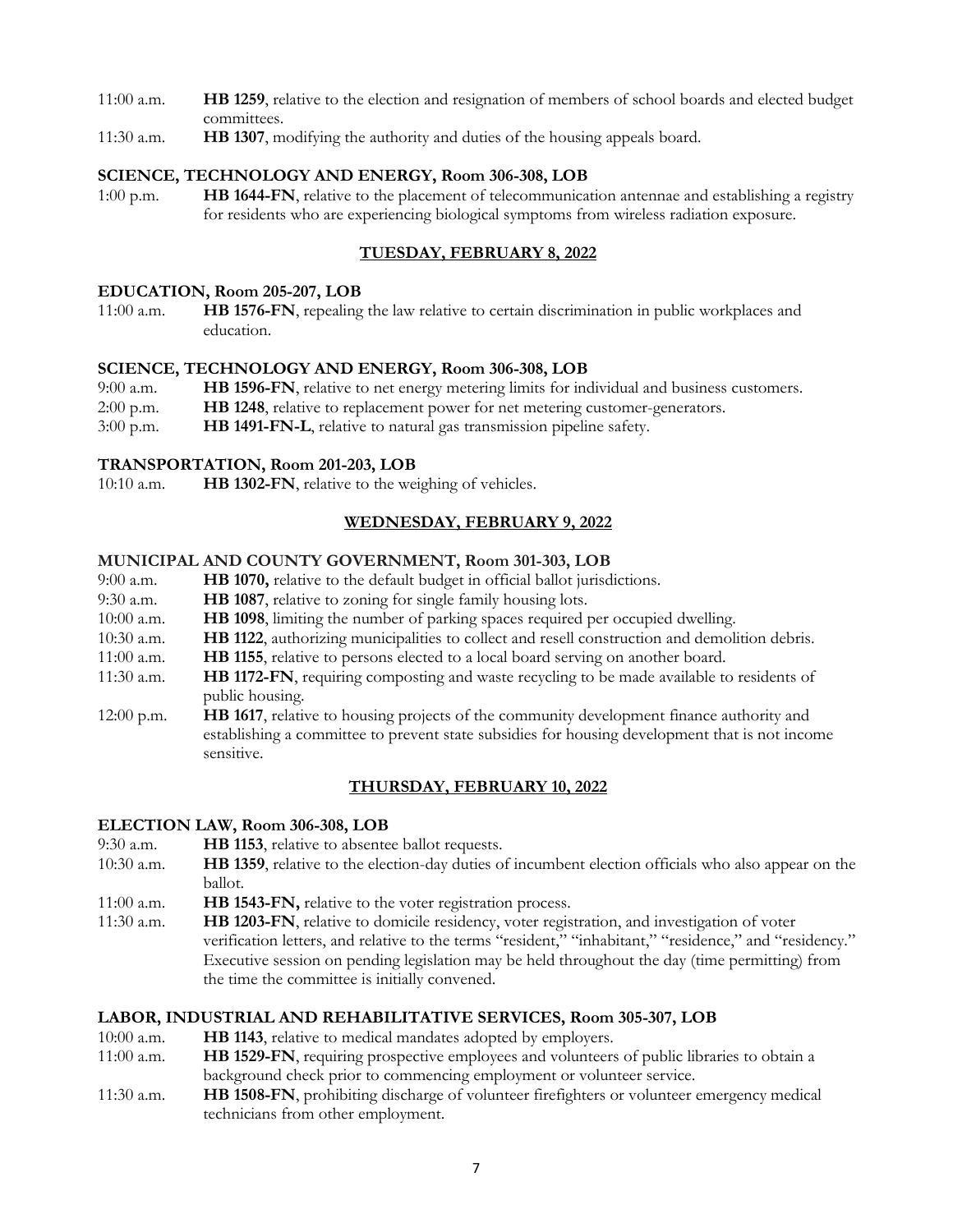- 1:00 p.m. **HB 1514-FN**, relative to an employee's unused earned time.
- 1:30 p.m. **HB 1569-FN,** relative to the status of "totally unemployed" for purposes of unemployment compensation.

## **MONDAY, FEBRUARY 14, 2022**

#### **HEALTH, HUMAN SERVICES AND ELDERLY AFFAIRS, Room 210-211, LOB**

- 9:30 a.m. **HB 1481**, repealing the statute relative to medical freedom in immunizations.
- 2:15 p.m. **HB 1495**, relative to vaccine mandates for government contractors.

# **SENATE CALENDAR**

## **MONDAY, FEBRUARY 7, 2022**

#### **ELECTION LAW AND MUNICIPAL AFFAIRS, Room 100, SH**

- 1:00 p.m. **SB 250**, enabling municipalities to adopt a tax credit for qualified private community property owners.
- 1:15 p.m. **SB 251**, relative to the advisory board of a tax increment financing district.
- 1:30 p.m. **SB 252**, relative to information on property tax bills.
- 1:45 p.m. **SB 325**, relative to local organization for emergency management and first responders.

## **TUESDAY, FEBRUARY 8, 2022**

#### **COMMERCE, Room 100, SH**

9:00 a.m. **SB 203**, relative to the state minimum hourly rate.

## **WEDNESDAY, FEBRUARY 9, 2022**

## **HEALTH AND HUMAN SERVICES, Room 100, SH**

10:30 a.m. **SB 374-FN**, relative to the SARS-CoV-2 vaccinations.

## **THURSDAY, FEBRUARY 10, 2022**

#### **ENERGY AND NATURAL RESOURCES, Room 103, SH**

- 9:30 a.m. **SB 257,** enabling municipalities to incorporate sewage disposal systems as part of their stormwater utility.
- 9:45 a.m. **SB 455,** requiring the commissioner of the department of environmental services to adopt ambient groundwater quality standards for certain per and polyfluoroalkyl substances.

## **TUESDAY, FEBRUARY 22, 2022**

#### **TRANSPORTATION**

- 1:00 p.m. **HB 116**, relative to personal delivery devices and mobile carriers.
- 1:40 p.m. **HB 571**, repealing the prohibition against OHRV travel on Hoit Road Marsh.

# **SENATE FLOOR ACTION**

Thursday, February 3, 2022

**SB 200,** relative to the election of district commissioners in Haverhill. **Passed.**

**SB 223**, relative to requirements for recovery houses. **Passed.**

**SB 227-FN**, relative to death benefits for first responders who die from suicide. **Laid on Table.**